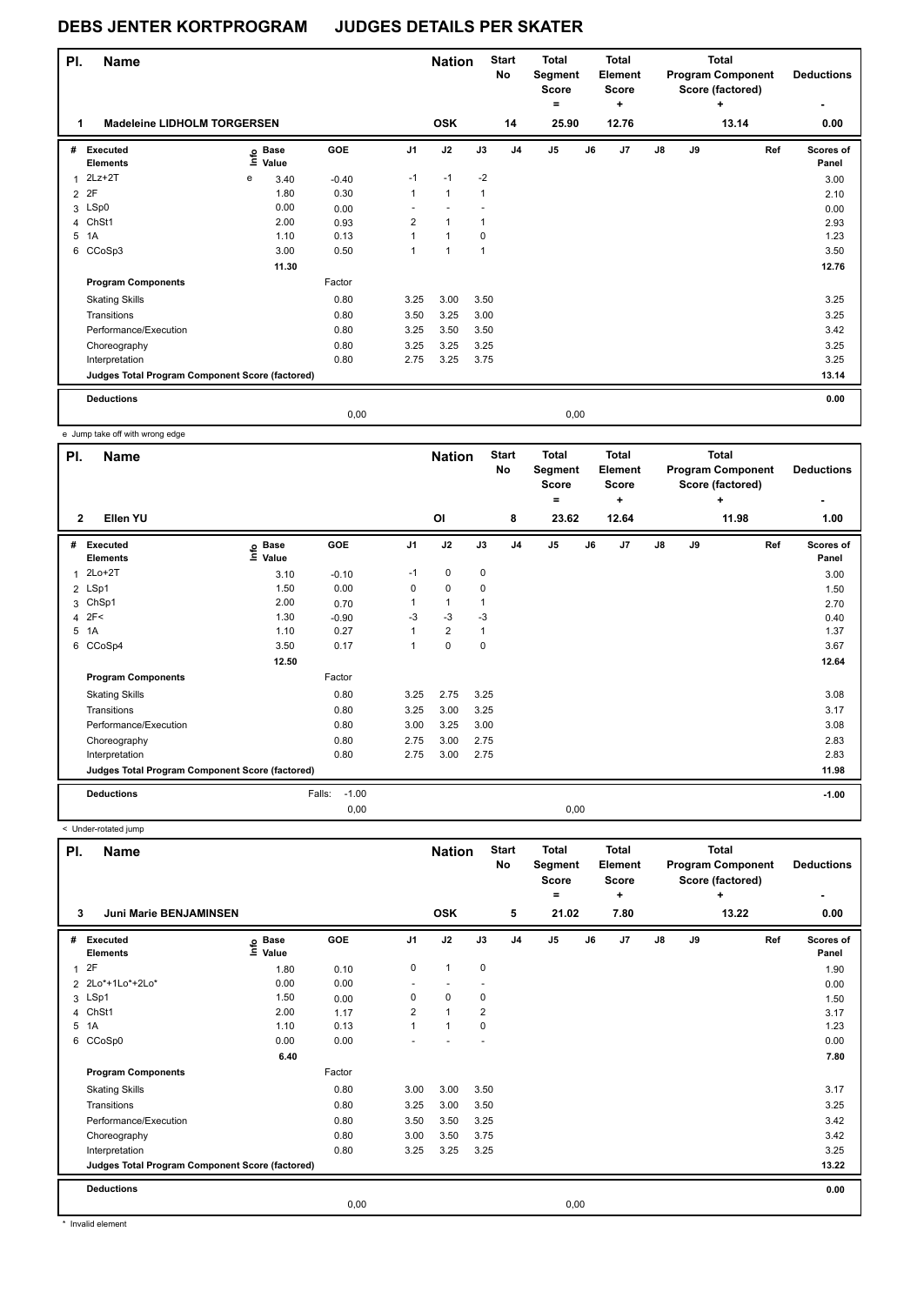< Under-rotated jump

### **DEBS JENTER KORTPROGRAM JUDGES DETAILS PER SKATER**

| PI. | <b>Name</b>                                     |                                  |                   |              | <b>Nation</b> |                | <b>Start</b><br>No | <b>Total</b><br>Segment<br><b>Score</b><br>٠ |    | <b>Total</b><br>Element<br><b>Score</b><br>٠ |    |    | <b>Total</b><br><b>Program Component</b><br>Score (factored)<br>٠ |     | <b>Deductions</b>  |
|-----|-------------------------------------------------|----------------------------------|-------------------|--------------|---------------|----------------|--------------------|----------------------------------------------|----|----------------------------------------------|----|----|-------------------------------------------------------------------|-----|--------------------|
| 4   | Jannicke Ferger PEDERSEN                        |                                  |                   |              | OI            |                | 3                  | 19.52                                        |    | 10.20                                        |    |    | 10.32                                                             |     | 1.00               |
| #   | Executed<br><b>Elements</b>                     | <b>Base</b><br>e Base<br>E Value | GOE               | J1           | J2            | J3             | J <sub>4</sub>     | J <sub>5</sub>                               | J6 | J7                                           | J8 | J9 |                                                                   | Ref | Scores of<br>Panel |
| 1   | 2Lo                                             | 1.80                             | $-0.60$           | $-2$         | $-1$          | $-3$           |                    |                                              |    |                                              |    |    |                                                                   |     | 1.20               |
|     | 2 ChSp1                                         | 2.00                             | 0.70              | $\mathbf{1}$ | $\mathbf{1}$  | $\overline{1}$ |                    |                                              |    |                                              |    |    |                                                                   |     | 2.70               |
|     | 3 CCoSp3                                        | 3.00                             | 0.07              | 0            | $\mathbf{1}$  | $-1$           |                    |                                              |    |                                              |    |    |                                                                   |     | 3.07               |
|     | 4 2F+COMBO                                      | 1.80                             | $-0.90$           | $-3$         | $-3$          | $-3$           |                    |                                              |    |                                              |    |    |                                                                   |     | 0.90               |
|     | 5 LSp1                                          | 1.50                             | $-0.20$           | $-1$         | $-1$          | 0              |                    |                                              |    |                                              |    |    |                                                                   |     | 1.30               |
|     | 6 1A                                            | 1.10                             | $-0.07$           | $-1$         | $\mathbf 0$   | $\pmb{0}$      |                    |                                              |    |                                              |    |    |                                                                   |     | 1.03               |
|     |                                                 | 11.20                            |                   |              |               |                |                    |                                              |    |                                              |    |    |                                                                   |     | 10.20              |
|     | <b>Program Components</b>                       |                                  | Factor            |              |               |                |                    |                                              |    |                                              |    |    |                                                                   |     |                    |
|     | <b>Skating Skills</b>                           |                                  | 0.80              | 2.50         | 2.75          | 2.75           |                    |                                              |    |                                              |    |    |                                                                   |     | 2.67               |
|     | Transitions                                     |                                  | 0.80              | 2.50         | 2.75          | 2.50           |                    |                                              |    |                                              |    |    |                                                                   |     | 2.58               |
|     | Performance/Execution                           |                                  | 0.80              | 2.75         | 2.50          | 2.50           |                    |                                              |    |                                              |    |    |                                                                   |     | 2.58               |
|     | Choreography                                    |                                  | 0.80              | 2.25         | 2.75          | 2.75           |                    |                                              |    |                                              |    |    |                                                                   |     | 2.58               |
|     | Interpretation                                  |                                  | 0.80              | 2.25         | 2.75          | 2.50           |                    |                                              |    |                                              |    |    |                                                                   |     | 2.50               |
|     | Judges Total Program Component Score (factored) |                                  |                   |              |               |                |                    |                                              |    |                                              |    |    |                                                                   |     | 10.32              |
|     | <b>Deductions</b>                               |                                  | $-1.00$<br>Falls: |              |               |                |                    |                                              |    |                                              |    |    |                                                                   |     | $-1.00$            |
|     |                                                 |                                  | 0,00              |              |               |                |                    | 0,00                                         |    |                                              |    |    |                                                                   |     |                    |
| PI. | <b>Name</b>                                     |                                  |                   |              | <b>Nation</b> |                | <b>Start</b>       | <b>Total</b>                                 |    | <b>Total</b>                                 |    |    | <b>Total</b>                                                      |     |                    |

| PI. | <b>Name</b>                                     |                            |         |                | <b>Nation</b> |             | <b>Start</b><br>No | <b>Total</b><br>Segment<br><b>Score</b><br>= | <b>Total</b><br>Element<br><b>Score</b><br>÷ |    |    | <b>Total</b><br><b>Program Component</b><br>Score (factored)<br>٠ | <b>Deductions</b>  |
|-----|-------------------------------------------------|----------------------------|---------|----------------|---------------|-------------|--------------------|----------------------------------------------|----------------------------------------------|----|----|-------------------------------------------------------------------|--------------------|
| 5   | <b>Malin Elisabeth NORMANN</b>                  |                            |         |                | <b>SSK</b>    |             | 6                  | 18.66                                        | 9.40                                         |    |    | 9.26                                                              | 0.00               |
| #   | <b>Executed</b><br><b>Elements</b>              | e Base<br>E Value<br>Value | GOE     | J <sub>1</sub> | J2            | J3          | J <sub>4</sub>     | J5                                           | J6<br>J7                                     | J8 | J9 | Ref                                                               | Scores of<br>Panel |
| 1   | $2S+2Lo$                                        | 3.10                       | $-0.50$ | $-1$           | $-2$          | $-2$        |                    |                                              |                                              |    |    |                                                                   | 2.60               |
|     | $2$ 2F<                                         | 1.30                       | $-0.90$ | $-3$           | $-3$          | $-3$        |                    |                                              |                                              |    |    |                                                                   | 0.40               |
|     | 3 LSp1                                          | 1.50                       | $-0.10$ | $-1$           | $\mathbf 0$   | 0           |                    |                                              |                                              |    |    |                                                                   | 1.40               |
|     | 4 ChSt1                                         | 2.00                       | 0.07    |                | $-1$          | $\mathbf 0$ |                    |                                              |                                              |    |    |                                                                   | 2.07               |
|     | 5 1A                                            | 1.10                       | 0.13    | $\Omega$       | $\mathbf{1}$  |             |                    |                                              |                                              |    |    |                                                                   | 1.23               |
| 6   | CCoSp1                                          | 2.00                       | $-0.30$ | $-2$           | $\pmb{0}$     | $-1$        |                    |                                              |                                              |    |    |                                                                   | 1.70               |
|     |                                                 | 11.00                      |         |                |               |             |                    |                                              |                                              |    |    |                                                                   | 9.40               |
|     | <b>Program Components</b>                       |                            | Factor  |                |               |             |                    |                                              |                                              |    |    |                                                                   |                    |
|     | <b>Skating Skills</b>                           |                            | 0.80    | 2.75           | 2.25          | 2.75        |                    |                                              |                                              |    |    |                                                                   | 2.58               |
|     | Transitions                                     |                            | 0.80    | 2.75           | 2.00          | 2.00        |                    |                                              |                                              |    |    |                                                                   | 2.25               |
|     | Performance/Execution                           |                            | 0.80    | 2.50           | 1.75          | 2.50        |                    |                                              |                                              |    |    |                                                                   | 2.25               |
|     | Choreography                                    |                            | 0.80    | 2.25           | 2.25          | 2.50        |                    |                                              |                                              |    |    |                                                                   | 2.33               |
|     | Interpretation                                  |                            | 0.80    | 2.25           | 2.00          | 2.25        |                    |                                              |                                              |    |    |                                                                   | 2.17               |
|     | Judges Total Program Component Score (factored) |                            |         |                |               |             |                    |                                              |                                              |    |    |                                                                   | 9.26               |
|     | <b>Deductions</b>                               |                            |         |                |               |             |                    |                                              |                                              |    |    |                                                                   | 0.00               |
|     |                                                 |                            | 0,00    |                |               |             |                    | 0,00                                         |                                              |    |    |                                                                   |                    |

| PI. | Name                                            |                            |         |                | <b>Nation</b>        |      | <b>Start</b><br><b>No</b> | Total<br>Segment<br><b>Score</b> |    | Total<br>Element<br><b>Score</b> |               |    | <b>Total</b><br><b>Program Component</b><br>Score (factored) | <b>Deductions</b>  |
|-----|-------------------------------------------------|----------------------------|---------|----------------|----------------------|------|---------------------------|----------------------------------|----|----------------------------------|---------------|----|--------------------------------------------------------------|--------------------|
|     | <b>Stine STÅLEN</b><br>6                        |                            |         |                | <b>TSK</b>           |      | 9                         | ۰<br>18.49                       |    | ÷<br>9.83                        |               |    | ÷<br>8.66                                                    | 0.00               |
|     |                                                 |                            |         |                |                      |      |                           |                                  |    |                                  |               |    |                                                              |                    |
|     | # Executed<br><b>Elements</b>                   | e Base<br>E Value<br>Value | GOE     | J <sub>1</sub> | J2                   | J3   | J <sub>4</sub>            | J5                               | J6 | J7                               | $\mathsf{J}8$ | J9 | Ref                                                          | Scores of<br>Panel |
|     | $1 \t1A$                                        | 1.10                       | 0.00    | 0              | $\pmb{0}$            | 0    |                           |                                  |    |                                  |               |    |                                                              | 1.10               |
|     | 2 2Lo                                           | 1.80                       | 0.00    | 1              | $-1$                 | 0    |                           |                                  |    |                                  |               |    |                                                              | 1.80               |
|     | 3 LSp1                                          | 1.50                       | $-0.10$ | $-1$           | 0                    | 0    |                           |                                  |    |                                  |               |    |                                                              | 1.40               |
|     | 4 2S+1T                                         | 1.70                       | $-0.33$ | $-1$           | $-2$                 | $-2$ |                           |                                  |    |                                  |               |    |                                                              | 1.37               |
|     | 5 ChSp1                                         | 2.00                       | $-0.17$ | 0              | $\mathbf 0$          | $-1$ |                           |                                  |    |                                  |               |    |                                                              | 1.83               |
|     | 6 CCoSp1                                        | 2.00                       | 0.33    | 1              | $\blacktriangleleft$ | 0    |                           |                                  |    |                                  |               |    |                                                              | 2.33               |
|     |                                                 | 10.10                      |         |                |                      |      |                           |                                  |    |                                  |               |    |                                                              | 9.83               |
|     | <b>Program Components</b>                       |                            | Factor  |                |                      |      |                           |                                  |    |                                  |               |    |                                                              |                    |
|     | <b>Skating Skills</b>                           |                            | 0.80    | 2.50           | 2.25                 | 2.75 |                           |                                  |    |                                  |               |    |                                                              | 2.50               |
|     | Transitions                                     |                            | 0.80    | 2.00           | 2.00                 | 2.25 |                           |                                  |    |                                  |               |    |                                                              | 2.08               |
|     | Performance/Execution                           |                            | 0.80    | 2.25           | 1.50                 | 2.50 |                           |                                  |    |                                  |               |    |                                                              | 2.08               |
|     | Choreography                                    |                            | 0.80    | 2.25           | 2.00                 | 2.25 |                           |                                  |    |                                  |               |    |                                                              | 2.17               |
|     | Interpretation                                  |                            | 0.80    | 2.00           | 1.75                 | 2.25 |                           |                                  |    |                                  |               |    |                                                              | 2.00               |
|     | Judges Total Program Component Score (factored) |                            |         |                |                      |      |                           |                                  |    |                                  |               |    |                                                              | 8.66               |
|     | <b>Deductions</b>                               |                            |         |                |                      |      |                           |                                  |    |                                  |               |    |                                                              | 0.00               |
|     |                                                 |                            | 0,00    |                |                      |      |                           | 0,00                             |    |                                  |               |    |                                                              |                    |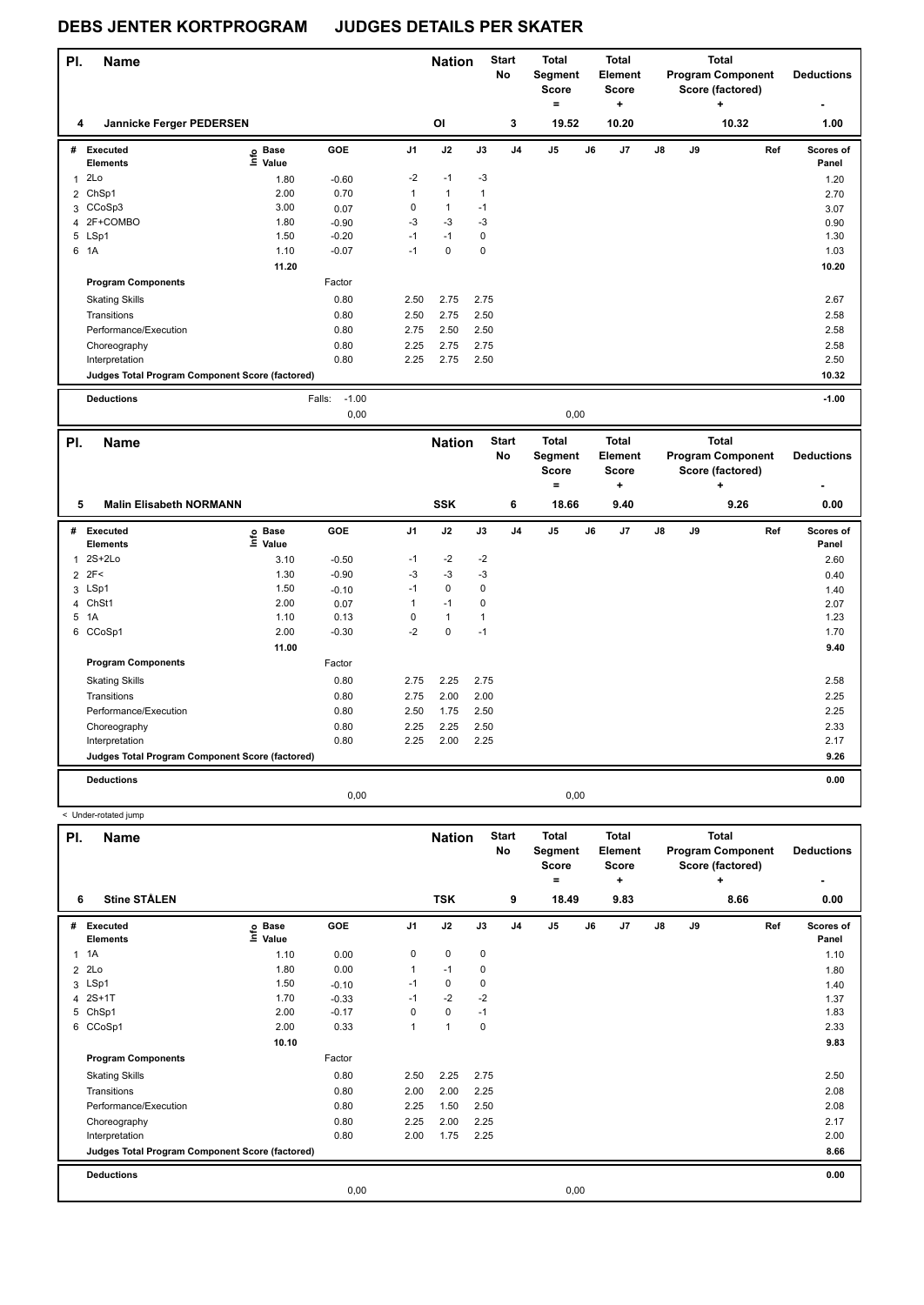| PI. | Name                                            |                              |         |                          | <b>Nation</b>  |             | <b>Start</b><br><b>No</b> | <b>Total</b><br>Segment<br><b>Score</b><br>۰ |      | Total<br>Element<br><b>Score</b><br>$\ddot{}$ |               |    | <b>Total</b><br><b>Program Component</b><br>Score (factored)<br>٠ | <b>Deductions</b><br>۰    |
|-----|-------------------------------------------------|------------------------------|---------|--------------------------|----------------|-------------|---------------------------|----------------------------------------------|------|-----------------------------------------------|---------------|----|-------------------------------------------------------------------|---------------------------|
| 7   | <b>Mathilde Austdahl SANDØY</b>                 |                              |         |                          | <b>OI</b>      |             | 12                        | 17.11                                        |      | 6.97                                          |               |    | 10.14                                                             | 0.00                      |
| #   | Executed<br><b>Elements</b>                     | <b>Base</b><br>١mfo<br>Value | GOE     | J <sub>1</sub>           | J2             | J3          | J <sub>4</sub>            | J <sub>5</sub>                               | J6   | J <sub>7</sub>                                | $\mathsf{J}8$ | J9 | Ref                                                               | <b>Scores of</b><br>Panel |
| 1   | 2Lo+COMBO                                       | 1.80                         | $-0.70$ | $-2$                     | $-3$           | $-2$        |                           |                                              |      |                                               |               |    |                                                                   | 1.10                      |
|     | 2 CCoSp0                                        | 0.00                         | 0.00    | $\overline{\phantom{a}}$ | $\blacksquare$ |             |                           |                                              |      |                                               |               |    |                                                                   | 0.00                      |
| 3   | 2F<                                             | 1.30                         | $-0.70$ | $-2$                     | $-2$           | $-3$        |                           |                                              |      |                                               |               |    |                                                                   | 0.60                      |
| 4   | 1A                                              | 1.10                         | 0.07    | 1                        | $\Omega$       | 0           |                           |                                              |      |                                               |               |    |                                                                   | 1.17                      |
| 5   | ChSp1                                           | 2.00                         | 0.70    | 1                        | $\mathbf{1}$   | 1           |                           |                                              |      |                                               |               |    |                                                                   | 2.70                      |
|     | 6 LSp1                                          | 1.50                         | $-0.10$ | $-1$                     | 0              | $\mathbf 0$ |                           |                                              |      |                                               |               |    |                                                                   | 1.40                      |
|     |                                                 | 7.70                         |         |                          |                |             |                           |                                              |      |                                               |               |    |                                                                   | 6.97                      |
|     | <b>Program Components</b>                       |                              | Factor  |                          |                |             |                           |                                              |      |                                               |               |    |                                                                   |                           |
|     | <b>Skating Skills</b>                           |                              | 0.80    | 2.75                     | 2.75           | 2.75        |                           |                                              |      |                                               |               |    |                                                                   | 2.75                      |
|     | Transitions                                     |                              | 0.80    | 2.75                     | 2.50           | 2.25        |                           |                                              |      |                                               |               |    |                                                                   | 2.50                      |
|     | Performance/Execution                           |                              | 0.80    | 2.50                     | 2.25           | 2.75        |                           |                                              |      |                                               |               |    |                                                                   | 2.50                      |
|     | Choreography                                    |                              | 0.80    | 2.50                     | 2.50           | 2.50        |                           |                                              |      |                                               |               |    |                                                                   | 2.50                      |
|     | Interpretation                                  |                              | 0.80    | 2.25                     | 2.50           | 2.50        |                           |                                              |      |                                               |               |    |                                                                   | 2.42                      |
|     | Judges Total Program Component Score (factored) |                              |         |                          |                |             |                           |                                              |      |                                               |               |    |                                                                   | 10.14                     |
|     | <b>Deductions</b>                               |                              |         |                          |                |             |                           |                                              |      |                                               |               |    |                                                                   | 0.00                      |
|     |                                                 |                              | 0.00    |                          |                |             |                           |                                              | 0.00 |                                               |               |    |                                                                   |                           |

< Under-rotated jump

| PI.            | <b>Name</b>                                     |                   |            |                | <b>Nation</b> |      | <b>Start</b><br><b>No</b> | <b>Total</b><br>Segment<br><b>Score</b><br>$=$ |    | <b>Total</b><br>Element<br><b>Score</b><br>٠ |    |    | Total<br><b>Program Component</b><br>Score (factored)<br>٠ | <b>Deductions</b>  |
|----------------|-------------------------------------------------|-------------------|------------|----------------|---------------|------|---------------------------|------------------------------------------------|----|----------------------------------------------|----|----|------------------------------------------------------------|--------------------|
| 8              | <b>Marie HAAS</b>                               |                   |            |                | <b>SKK</b>    |      | 11                        | 16.93                                          |    | 7.87                                         |    |    | 9.06                                                       | 0.00               |
| #              | <b>Executed</b><br><b>Elements</b>              | e Base<br>E Value | <b>GOE</b> | J <sub>1</sub> | J2            | J3   | J <sub>4</sub>            | J <sub>5</sub>                                 | J6 | J7                                           | J8 | J9 | Ref                                                        | Scores of<br>Panel |
| 1              | 2Lo                                             | 1.80              | $-0.40$    | $-2$           | $-1$          | $-1$ |                           |                                                |    |                                              |    |    |                                                            | 1.40               |
| $\overline{2}$ | 2S+2T<                                          | 2.20              | $-0.40$    | $-2$           | $-2$          | $-2$ |                           |                                                |    |                                              |    |    |                                                            | 1.80               |
|                | 3 ccosp0                                        | 0.00              | 0.00       |                |               |      |                           |                                                |    |                                              |    |    |                                                            | 0.00               |
|                | 4 ChSp1                                         | 2.00              | 0.47       | 1              | $\mathbf 0$   | 1    |                           |                                                |    |                                              |    |    |                                                            | 2.47               |
| 5              | 1A                                              | 1.10              | $-0.20$    | $-1$           | $-1$          | $-1$ |                           |                                                |    |                                              |    |    |                                                            | 0.90               |
|                | 6 LSp1                                          | 1.50              | $-0.20$    | $-1$           | $-1$          | 0    |                           |                                                |    |                                              |    |    |                                                            | 1.30               |
|                |                                                 | 8.60              |            |                |               |      |                           |                                                |    |                                              |    |    |                                                            | 7.87               |
|                | <b>Program Components</b>                       |                   | Factor     |                |               |      |                           |                                                |    |                                              |    |    |                                                            |                    |
|                | <b>Skating Skills</b>                           |                   | 0.80       | 2.50           | 2.00          | 3.00 |                           |                                                |    |                                              |    |    |                                                            | 2.50               |
|                | Transitions                                     |                   | 0.80       | 2.00           | 2.25          | 2.75 |                           |                                                |    |                                              |    |    |                                                            | 2.33               |
|                | Performance/Execution                           |                   | 0.80       | 2.25           | 1.50          | 3.00 |                           |                                                |    |                                              |    |    |                                                            | 2.25               |
|                | Choreography                                    |                   | 0.80       | 2.00           | 2.00          | 2.50 |                           |                                                |    |                                              |    |    |                                                            | 2.17               |
|                | Interpretation                                  |                   | 0.80       | 1.75           | 1.75          | 2.75 |                           |                                                |    |                                              |    |    |                                                            | 2.08               |
|                | Judges Total Program Component Score (factored) |                   |            |                |               |      |                           |                                                |    |                                              |    |    |                                                            | 9.06               |
|                | <b>Deductions</b>                               |                   |            |                |               |      |                           |                                                |    |                                              |    |    |                                                            | 0.00               |
|                |                                                 |                   | 0,00       |                |               |      |                           | 0,00                                           |    |                                              |    |    |                                                            |                    |

< Under-rotated jump

| PI.          | <b>Name</b>                                     |                            |                   |                | <b>Nation</b> |                | <b>Start</b><br><b>No</b> | Total<br>Segment<br><b>Score</b><br>= |    | <b>Total</b><br>Element<br><b>Score</b><br>÷ |               |    | <b>Total</b><br><b>Program Component</b><br>Score (factored)<br>÷ | <b>Deductions</b>  |
|--------------|-------------------------------------------------|----------------------------|-------------------|----------------|---------------|----------------|---------------------------|---------------------------------------|----|----------------------------------------------|---------------|----|-------------------------------------------------------------------|--------------------|
| 9            | <b>Stine Thomle KARLSEN</b>                     |                            |                   |                | <b>RKK</b>    |                | 7                         | 16.07                                 |    | 8.87                                         |               |    | 8.20                                                              | 1.00               |
| #            | <b>Executed</b><br><b>Elements</b>              | <b>Base</b><br>١m<br>Value | GOE               | J <sub>1</sub> | J2            | J3             | J <sub>4</sub>            | J <sub>5</sub>                        | J6 | J7                                           | $\mathsf{J}8$ | J9 | Ref                                                               | Scores of<br>Panel |
| $\mathbf{1}$ | 2Lo                                             | 1.80                       | $-0.20$           | $-1$           | $-1$          | 0              |                           |                                       |    |                                              |               |    |                                                                   | 1.60               |
| 2            | $2S+1T$                                         | 1.70                       | $-0.20$           | 0              | $-2$          | $-1$           |                           |                                       |    |                                              |               |    |                                                                   | 1.50               |
|              | 3 CCoSp1                                        | 2.00                       | 0.17              | 0              | $\mathbf 0$   | $\overline{1}$ |                           |                                       |    |                                              |               |    |                                                                   | 2.17               |
| 4            | ChSt1                                           | 2.00                       | $-0.67$           | $-1$           | $-1$          | $-2$           |                           |                                       |    |                                              |               |    |                                                                   | 1.33               |
| 5            | 1A                                              | 1.10                       | 0.07              | 1              | 0             | 0              |                           |                                       |    |                                              |               |    |                                                                   | 1.17               |
|              | 6 LSp1                                          | 1.50                       | $-0.40$           | $-1$           | $-2$          | $-1$           |                           |                                       |    |                                              |               |    |                                                                   | 1.10               |
|              |                                                 | 10.10                      |                   |                |               |                |                           |                                       |    |                                              |               |    |                                                                   | 8.87               |
|              | <b>Program Components</b>                       |                            | Factor            |                |               |                |                           |                                       |    |                                              |               |    |                                                                   |                    |
|              | <b>Skating Skills</b>                           |                            | 0.80              | 2.25           | 2.25          | 2.50           |                           |                                       |    |                                              |               |    |                                                                   | 2.33               |
|              | Transitions                                     |                            | 0.80              | 2.00           | 1.75          | 2.00           |                           |                                       |    |                                              |               |    |                                                                   | 1.92               |
|              | Performance/Execution                           |                            | 0.80              | 2.25           | 1.50          | 2.25           |                           |                                       |    |                                              |               |    |                                                                   | 2.00               |
|              | Choreography                                    |                            | 0.80              | 2.00           | 2.00          | 2.00           |                           |                                       |    |                                              |               |    |                                                                   | 2.00               |
|              | Interpretation                                  |                            | 0.80              | 2.00           | 1.75          | 2.25           |                           |                                       |    |                                              |               |    |                                                                   | 2.00               |
|              | Judges Total Program Component Score (factored) |                            |                   |                |               |                |                           |                                       |    |                                              |               |    |                                                                   | 8.20               |
|              | <b>Deductions</b>                               |                            | $-1.00$<br>Falls: |                |               |                |                           |                                       |    |                                              |               |    |                                                                   | $-1.00$            |
|              |                                                 |                            | 0,00              |                |               |                |                           | 0,00                                  |    |                                              |               |    |                                                                   |                    |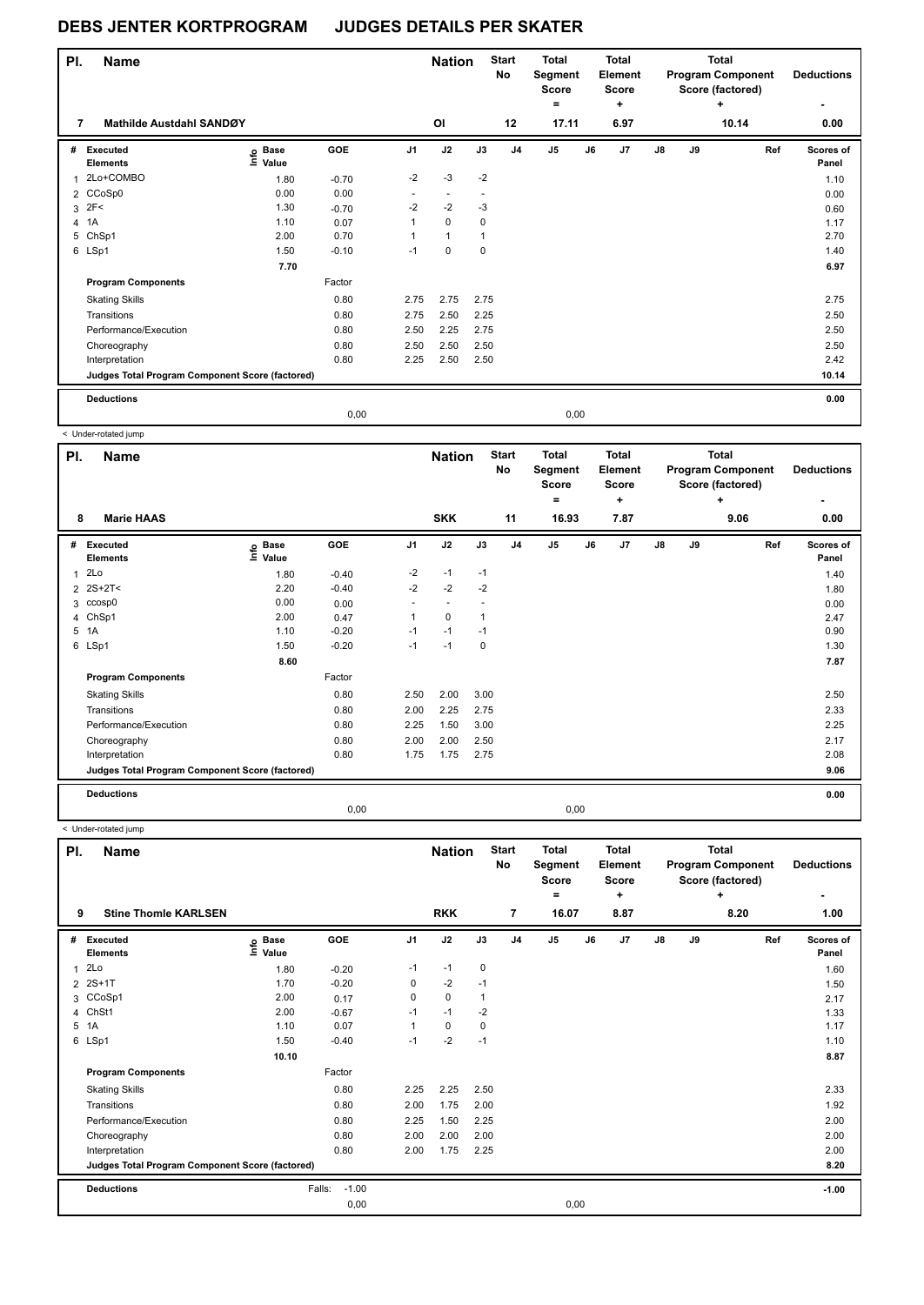| PI.            | <b>Name</b>                                     |                              |            |                | <b>Nation</b>            |             | <b>Start</b><br><b>No</b> | <b>Total</b><br>Segment<br><b>Score</b><br>٠ |    | Total<br>Element<br><b>Score</b><br>÷ |               |    | Total<br><b>Program Component</b><br>Score (factored)<br>٠ | <b>Deductions</b>  |
|----------------|-------------------------------------------------|------------------------------|------------|----------------|--------------------------|-------------|---------------------------|----------------------------------------------|----|---------------------------------------|---------------|----|------------------------------------------------------------|--------------------|
| 10             | <b>Anna Emilie HAGEN</b>                        |                              |            |                | <b>SKK</b>               |             | $\overline{2}$            | 15.70                                        |    | 5.96                                  |               |    | 9.74                                                       | 0.00               |
| #              | Executed<br><b>Elements</b>                     | <b>Base</b><br>١mfo<br>Value | <b>GOE</b> | J <sub>1</sub> | J2                       | J3          | J <sub>4</sub>            | J <sub>5</sub>                               | J6 | J <sub>7</sub>                        | $\mathsf{J}8$ | J9 | Ref                                                        | Scores of<br>Panel |
| 1              | 1A                                              | 1.10                         | 0.00       | 0              | $\mathbf 0$              | 0           |                           |                                              |    |                                       |               |    |                                                            | 1.10               |
| $\overline{2}$ | 2F<                                             | 1.30                         | $-0.90$    | -3             | $-3$                     | $-3$        |                           |                                              |    |                                       |               |    |                                                            | 0.40               |
|                | 3 LSp1                                          | 1.50                         | 0.33       | 0              | $\mathbf{1}$             | 1           |                           |                                              |    |                                       |               |    |                                                            | 1.83               |
|                | 4 2S<+2Lo<<                                     | 1.40                         | $-0.60$    | $-3$           | $-3$                     | $-3$        |                           |                                              |    |                                       |               |    |                                                            | 0.80               |
|                | 5 CCoSp0                                        | 0.00                         | 0.00       |                | $\overline{\phantom{a}}$ |             |                           |                                              |    |                                       |               |    |                                                            | 0.00               |
| 6              | ChSt1                                           | 2.00                         | $-0.17$    | $-1$           | $\mathbf 0$              | $\mathbf 0$ |                           |                                              |    |                                       |               |    |                                                            | 1.83               |
|                |                                                 | 7.30                         |            |                |                          |             |                           |                                              |    |                                       |               |    |                                                            | 5.96               |
|                | <b>Program Components</b>                       |                              | Factor     |                |                          |             |                           |                                              |    |                                       |               |    |                                                            |                    |
|                | <b>Skating Skills</b>                           |                              | 0.80       | 2.25           | 2.25                     | 2.25        |                           |                                              |    |                                       |               |    |                                                            | 2.25               |
|                | Transitions                                     |                              | 0.80       | 2.25           | 3.00                     | 2.50        |                           |                                              |    |                                       |               |    |                                                            | 2.58               |
|                | Performance/Execution                           |                              | 0.80       | 2.50           | 2.00                     | 2.25        |                           |                                              |    |                                       |               |    |                                                            | 2.25               |
|                | Choreography                                    |                              | 0.80       | 2.50           | 2.75                     | 2.75        |                           |                                              |    |                                       |               |    |                                                            | 2.67               |
|                | Interpretation                                  |                              | 0.80       | 2.50           | 2.75                     | 2.00        |                           |                                              |    |                                       |               |    |                                                            | 2.42               |
|                | Judges Total Program Component Score (factored) |                              |            |                |                          |             |                           |                                              |    |                                       |               |    |                                                            | 9.74               |
|                | <b>Deductions</b>                               |                              |            |                |                          |             |                           |                                              |    |                                       |               |    |                                                            | 0.00               |
|                |                                                 |                              | 0,00       |                |                          |             |                           | 0,00                                         |    |                                       |               |    |                                                            |                    |

< Under-rotated jump << Downgraded jump

| PI.          | <b>Name</b>                                     |                            |         |      | <b>Nation</b> |      | <b>Start</b><br><b>No</b> | <b>Total</b><br>Segment<br><b>Score</b><br>= |      | <b>Total</b><br>Element<br><b>Score</b><br>÷ |               |    | <b>Total</b><br><b>Program Component</b><br>Score (factored)<br>÷ | <b>Deductions</b>  |
|--------------|-------------------------------------------------|----------------------------|---------|------|---------------|------|---------------------------|----------------------------------------------|------|----------------------------------------------|---------------|----|-------------------------------------------------------------------|--------------------|
| 11           | <b>Anna SOLBERG</b>                             |                            |         |      | <b>TSK</b>    |      | 4                         | 14.18                                        |      | 6.50                                         |               |    | 7.68                                                              | 0.00               |
| #            | Executed<br><b>Elements</b>                     | <b>Base</b><br>١m<br>Value | GOE     | J1   | J2            | J3   | J <sub>4</sub>            | J <sub>5</sub>                               | J6   | J7                                           | $\mathsf{J}8$ | J9 | Ref                                                               | Scores of<br>Panel |
| $\mathbf{1}$ | 2S<                                             | 0.90                       | $-0.60$ | $-3$ | $-3$          | $-3$ |                           |                                              |      |                                              |               |    |                                                                   | 0.30               |
|              | 2 1A                                            | 1.10                       | 0.00    | 0    | $\mathbf 0$   | 0    |                           |                                              |      |                                              |               |    |                                                                   | 1.10               |
|              | 3 LSp1                                          | 1.50                       | $-0.30$ | $-2$ | $-1$          | 0    |                           |                                              |      |                                              |               |    |                                                                   | 1.20               |
| 4            | ChSp1                                           | 2.00                       | 0.00    | 0    | $\mathbf 0$   | 0    |                           |                                              |      |                                              |               |    |                                                                   | 2.00               |
|              | 5 2Lo<<+COMBO                                   | 0.50                       | $-0.30$ | $-3$ | $-3$          | $-3$ |                           |                                              |      |                                              |               |    |                                                                   | 0.20               |
|              | 6 CCoSp1                                        | 2.00                       | $-0.30$ | $-1$ | $-1$          | $-1$ |                           |                                              |      |                                              |               |    |                                                                   | 1.70               |
|              |                                                 | 8.00                       |         |      |               |      |                           |                                              |      |                                              |               |    |                                                                   | 6.50               |
|              | <b>Program Components</b>                       |                            | Factor  |      |               |      |                           |                                              |      |                                              |               |    |                                                                   |                    |
|              | <b>Skating Skills</b>                           |                            | 0.80    | 1.50 | 2.50          | 2.00 |                           |                                              |      |                                              |               |    |                                                                   | 2.00               |
|              | Transitions                                     |                            | 0.80    | 1.75 | 2.25          | 1.75 |                           |                                              |      |                                              |               |    |                                                                   | 1.92               |
|              | Performance/Execution                           |                            | 0.80    | 2.50 | 1.75          | 2.25 |                           |                                              |      |                                              |               |    |                                                                   | 2.17               |
|              | Choreography                                    |                            | 0.80    | 1.50 | 2.00          | 1.75 |                           |                                              |      |                                              |               |    |                                                                   | 1.75               |
|              | Interpretation                                  |                            | 0.80    | 1.50 | 2.00          | 1.75 |                           |                                              |      |                                              |               |    |                                                                   | 1.75               |
|              | Judges Total Program Component Score (factored) |                            |         |      |               |      |                           |                                              |      |                                              |               |    |                                                                   | 7.68               |
|              | <b>Deductions</b>                               |                            |         |      |               |      |                           |                                              |      |                                              |               |    |                                                                   | 0.00               |
|              |                                                 |                            | 0.00    |      |               |      |                           |                                              | 0,00 |                                              |               |    |                                                                   |                    |

< Under-rotated jump << Downgraded jump

| PI. | <b>Name</b>                                     |                            |                   |                | <b>Nation</b> |      | <b>Start</b><br>No | <b>Total</b><br>Segment<br><b>Score</b> |    | <b>Total</b><br>Element<br>Score |               |    | <b>Total</b><br><b>Program Component</b><br>Score (factored) | <b>Deductions</b>  |
|-----|-------------------------------------------------|----------------------------|-------------------|----------------|---------------|------|--------------------|-----------------------------------------|----|----------------------------------|---------------|----|--------------------------------------------------------------|--------------------|
|     |                                                 |                            |                   |                |               |      |                    | ۰                                       |    | ÷                                |               |    | ÷                                                            |                    |
| 12  | <b>Christina BRYNJULFSEN</b>                    |                            |                   |                | <b>BKK</b>    |      | 15                 | 13.66                                   |    | 7.34                             |               |    | 7.32                                                         | 1.00               |
| #   | Executed<br><b>Elements</b>                     | e Base<br>E Value<br>Value | GOE               | J <sub>1</sub> | J2            | J3   | J <sub>4</sub>     | J <sub>5</sub>                          | J6 | J7                               | $\mathsf{J}8$ | J9 | Ref                                                          | Scores of<br>Panel |
| 1   | 2Lo<<                                           | 0.50                       | $-0.30$           | -3             | $-3$          | -3   |                    |                                         |    |                                  |               |    |                                                              | 0.20               |
|     | 2 2S<+2T<<                                      | 1.30                       | $-0.60$           | $-3$           | $-3$          | $-3$ |                    |                                         |    |                                  |               |    |                                                              | 0.70               |
|     | 3 CCoSp1                                        | 2.00                       | 0.07              | $-1$           | $\mathbf 0$   |      |                    |                                         |    |                                  |               |    |                                                              | 2.07               |
|     | 4 LSp1                                          | 1.50                       | 0.07              |                | $-1$          | 0    |                    |                                         |    |                                  |               |    |                                                              | 1.57               |
|     | 5 ChSt1                                         | 2.00                       | $-0.17$           | 0              | $-1$          | 0    |                    |                                         |    |                                  |               |    |                                                              | 1.83               |
|     | 6 1A                                            | 1.10                       | $-0.13$           | 0              | $-1$          | $-1$ |                    |                                         |    |                                  |               |    |                                                              | 0.97               |
|     |                                                 | 8.40                       |                   |                |               |      |                    |                                         |    |                                  |               |    |                                                              | 7.34               |
|     | <b>Program Components</b>                       |                            | Factor            |                |               |      |                    |                                         |    |                                  |               |    |                                                              |                    |
|     | <b>Skating Skills</b>                           |                            | 0.80              | 2.00           | 1.75          | 2.25 |                    |                                         |    |                                  |               |    |                                                              | 2.00               |
|     | Transitions                                     |                            | 0.80              | 2.00           | 1.50          | 2.00 |                    |                                         |    |                                  |               |    |                                                              | 1.83               |
|     | Performance/Execution                           |                            | 0.80              | 1.75           | 1.00          | 2.50 |                    |                                         |    |                                  |               |    |                                                              | 1.75               |
|     | Choreography                                    |                            | 0.80              | 1.75           | 1.50          | 2.25 |                    |                                         |    |                                  |               |    |                                                              | 1.83               |
|     | Interpretation                                  |                            | 0.80              | 1.75           | 1.25          | 2.25 |                    |                                         |    |                                  |               |    |                                                              | 1.75               |
|     | Judges Total Program Component Score (factored) |                            |                   |                |               |      |                    |                                         |    |                                  |               |    |                                                              | 7.32               |
|     | <b>Deductions</b>                               |                            | $-1.00$<br>Falls: |                |               |      |                    |                                         |    |                                  |               |    |                                                              | $-1.00$            |
|     |                                                 |                            | 0,00              |                |               |      |                    | 0,00                                    |    |                                  |               |    |                                                              |                    |

< Under-rotated jump << Downgraded jump